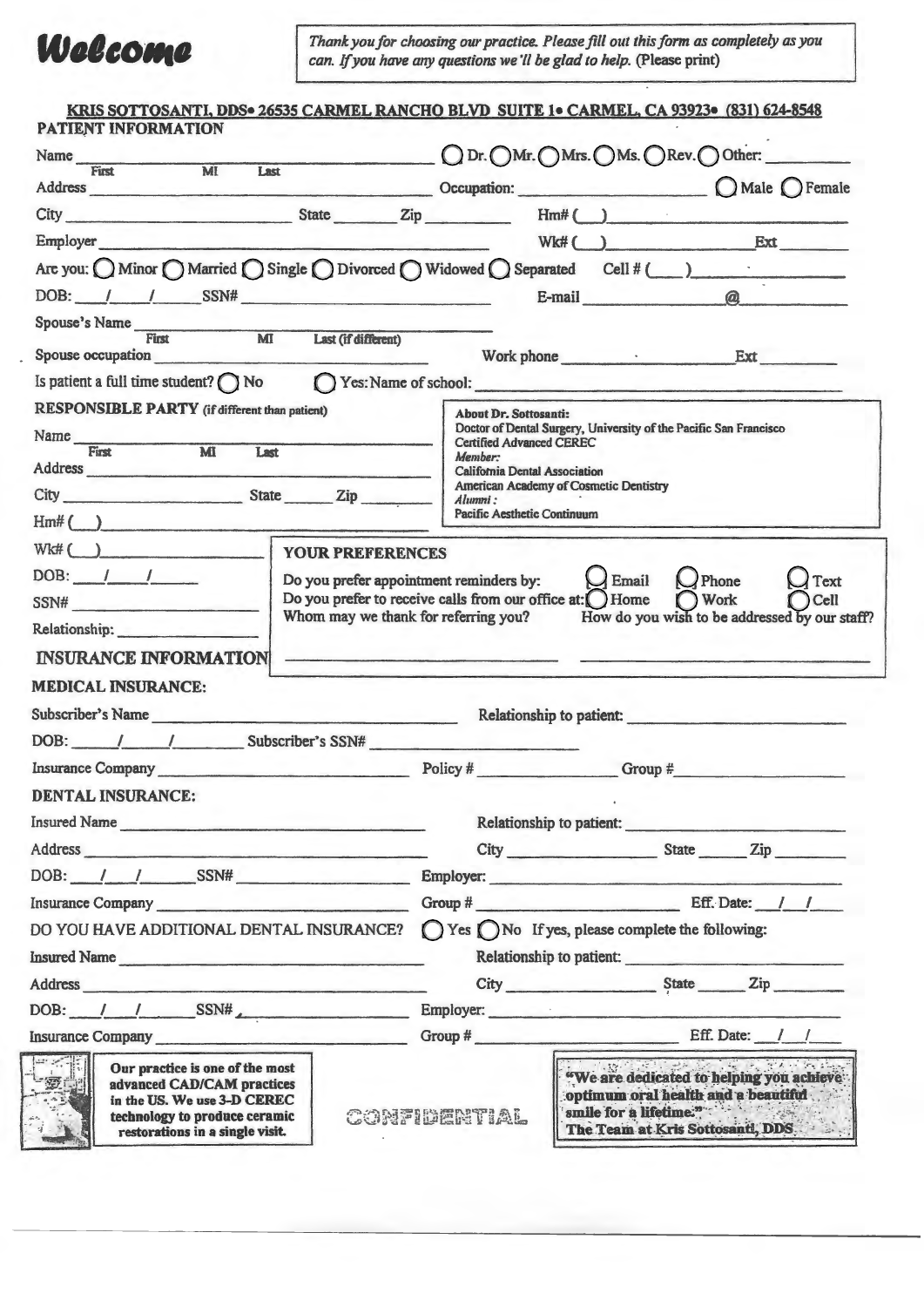## **MEDICAL HISTORY and CONSENT**

Although dental personnel treat the area in and around your mouth, your mouth is a part of your entire body. Health conditions or problems that you may have or had, or medications that you may be taking, could have an important interrelationship with the treatment you will receive. Thank you for answering the following questions.

| <b>Allergies</b>            |       |
|-----------------------------|-------|
| Acrylics                    | Y ONC |
| Anaphalaxis                 | ΥC    |
| Latex                       | Yζ    |
| <b>Local Anesthetics</b>    |       |
| Penicillin                  |       |
| Metal                       | .Y(   |
| Sulpha                      |       |
| Other                       |       |
| List other known allergies: |       |
|                             |       |

### Cardiovascular

**Sinus Problems** 

Tonsillectomy

**Tinnitus** 

| <b>Artificial Heart Valve</b>                                                      | Y∩M                             |
|------------------------------------------------------------------------------------|---------------------------------|
| <b>Coronary Artery Disease</b>                                                     | YON                             |
| Chest Pain or Angina                                                               | Y∩N                             |
| <b>Congestive Heart Failure</b>                                                    | YONC                            |
| <b>Heart Attack</b>                                                                | YON                             |
| <b>Heart Murmur</b>                                                                | YON(                            |
| <b>High Blood Pressure</b>                                                         | Y ONC                           |
| <b>High Cholesterol</b>                                                            | Y ONC                           |
| <b>Irregular Heart Beat</b>                                                        | Y ONC                           |
| Low Blood Pressure                                                                 | y OnO                           |
| Mitral Valve Prolapse                                                              | Y ONO                           |
| Pacemaker                                                                          | Y ONO                           |
| Tachycardia                                                                        | YONO                            |
| <b>Endocrine</b><br><b>Diabetes</b><br>Gout<br>Hormonal Change<br>Thyroid problems | Y QN(<br>Y ÕNĆ<br>Y ONO<br>YONO |
| <b>Eyes, Ears, Nose and Throat</b>                                                 | YON                             |
| Change in Hearing                                                                  | YONC                            |
| Change in Vision                                                                   | YΓ                              |
| Dysphagia                                                                          | INC                             |
| Ear Pain                                                                           | YON                             |
| Glaucoma                                                                           | y On(                           |
| Hay Fever                                                                          | y OnC                           |
| <b>Nasal Obstruction</b>                                                           | y OnC                           |
| Nose Bleeding                                                                      | YONO                            |

**Gastrointestinal Acid Reflux GERD** Soft or Special Diet **Ulcers Genitourinary** Frequent Urination Kidney disease

Nocturia



Y∩N€

YONO

YONO

| <b>General</b>             |     |
|----------------------------|-----|
| Current weight:            | lbs |
| Height:<br>ft              | in  |
| Cancer                     |     |
| Fatigue/Tired              |     |
| <b>General Weakness</b>    |     |
| Headaches                  |     |
| <b>HIV/AIDS</b>            |     |
| Knee/hip replacement       |     |
| Liver problems             |     |
| Recent Trauma or Injury    |     |
| <b>Rheumatic Fever</b>     |     |
| <b>Radiation Treatment</b> |     |
| <b>Weight Change</b>       |     |

### Hematological

**Bleeding problems** Hepatitis

### Oral

Joint Pain

| Bleeding gums                | Y     |
|------------------------------|-------|
| Dry mouth                    | Y(    |
| Jaw problems (TMJ)?          | Y(    |
| Clicking?                    | Yί    |
| Pain?                        | Yί    |
| Difficulty swallowing?       | Y     |
| Difficulty chewing?          | YC    |
| Orthodontics/Invisalign      | y On( |
| <b>Periodontal Disease</b>   | Y١    |
| Teeth clenching              | YÛ    |
| Teeth grinding               | Y On( |
| Tooth pain                   | y OnC |
| Wisdom teeth extraction      | Y ONO |
| Do you wear removable teeth? |       |
|                              | Y ON( |
| Do you take or need          |       |
| antibiotics before           |       |
| dental procedures?           | Y ONC |
| Musculoskeletal              |       |
| <b>Back Pain</b>             |       |
| Fibromyalgia                 |       |



YŎNŎ

| <b>Dizziness</b>            |
|-----------------------------|
| Fainting                    |
| <b>Memory Loss</b>          |
| Multiple Sclerosis (MS)     |
| Muscle Weakness             |
| <b>Seizures</b>             |
| Stroke                      |
| <b>Tingling/Numbness</b>    |
| <b>Trigeminal Neuralgia</b> |
| Tremor                      |
|                             |
| Psychiatric                 |
| <b>ADD/ADHD</b>             |
| Anxiety                     |
| <b>Chemical Dependency</b>  |
| Depression                  |

Eating disorders **Excessive Stress** 

Memory problems

**Neurological** 

Alzheimer's Disease

Y

YON

#### **Respiratory** Asthma **Bronchitis Breathing problems Chest Pressure** Congestion Dyspnea(shortness of breath) Emphysema Orthopnea Pneumonia **Pulmonary Embolism**



# **Sleep**

Tuberculosis

YONO Daytime Sleepiness Morning headaches YONC Obstructive Sleep Apnea YONO Do you use a CPAP? **YONO** How often? Has anyone told you that **YONO** you snore?

**Social History** Do you smoke?



packs a day Do you use smokeless tobacco OY NO Do you consume alcoholic beverages? Drinks per day/week/month

Do you use recreational drugs $\bigcirc Y$  NO

Kris Sottosanti DDS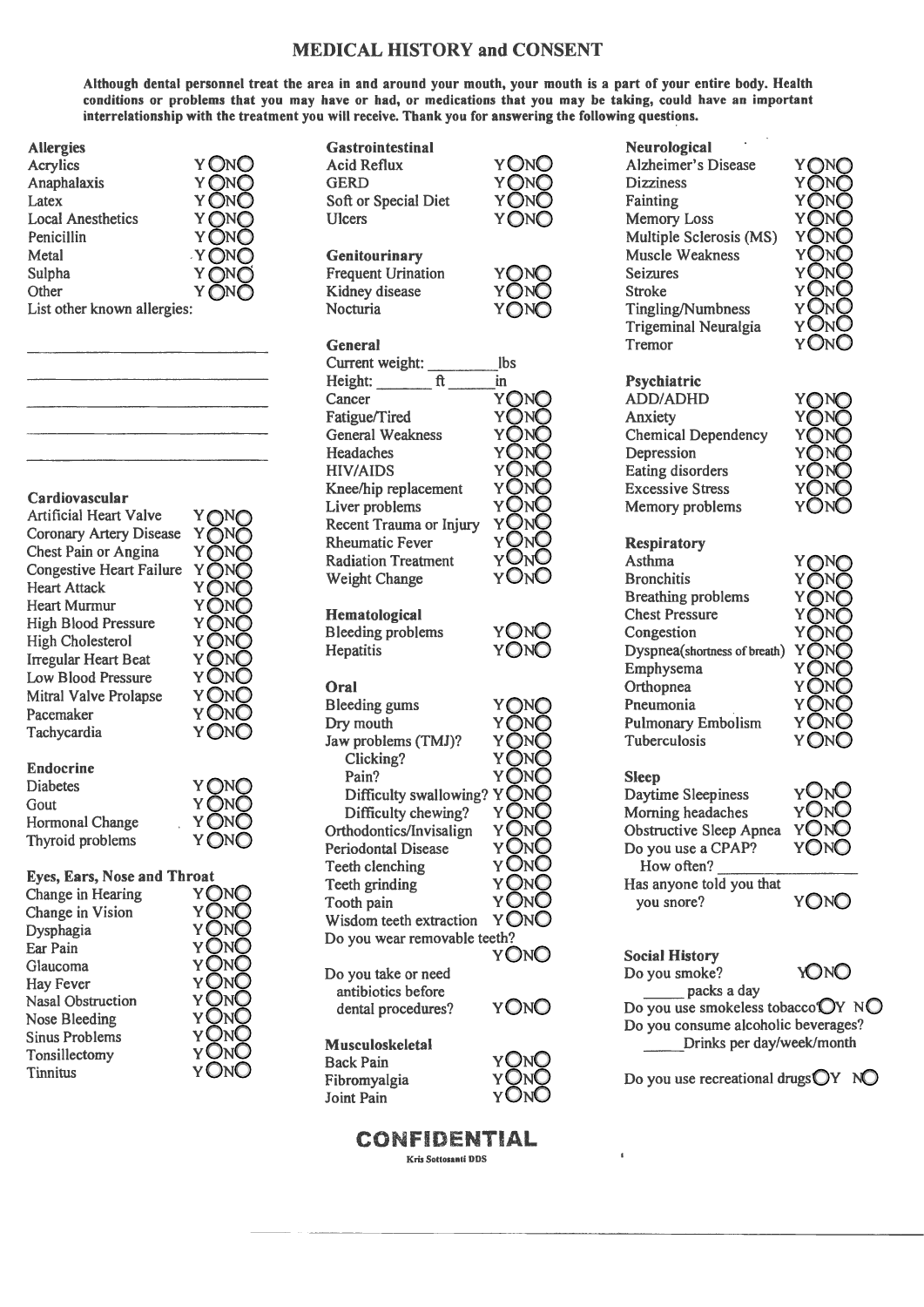### MEDICAL HISTORY and CONSENT

|            | List any medications you are taking:                            |            |         |            |         | List any surgeries or hospitalizations you have had: |        |
|------------|-----------------------------------------------------------------|------------|---------|------------|---------|------------------------------------------------------|--------|
| Medication | Dosage/Freq.                                                    | Prescriber | Reason  | Date(year) | Surgery | Surgeon                                              | Reason |
|            |                                                                 |            |         |            |         |                                                      |        |
|            |                                                                 |            |         |            |         |                                                      |        |
|            |                                                                 |            |         |            |         |                                                      |        |
|            |                                                                 |            |         |            |         |                                                      |        |
|            |                                                                 |            |         |            |         |                                                      |        |
|            |                                                                 |            |         |            |         |                                                      |        |
|            |                                                                 |            |         |            |         |                                                      |        |
|            | Are you under the care of other physicians? If so, please list: |            |         |            |         |                                                      |        |
| Physician  |                                                                 |            | Phone # |            | Reason  |                                                      |        |
|            |                                                                 |            |         |            |         |                                                      |        |
|            |                                                                 |            |         |            |         |                                                      |        |

GENERAL CONSENT TO DIAGNOSE AND TREAT: The undersigned hereby authorizes Kris Sottosanti DDS, A Professional Corp, to take radiographs, study models, photographs, or any other diagnostic aids deemed appropriate to make a thorough diagnosis of the undersigned patient's dental condition and needs. I authorize Kris Sottosanti DDS, A Professional Corp, to perform any and all forms of treatment, medication, and therapy that may be necessary and further consent that Kris Sottosanti DDS, A Professional Corp, choose and employ such assistance as deemed necessary. I understand that the use of local anesthetics agents embodies certain risk and consent to their use as deemed appropriate by Kris Sottosanti DDS, A Professional Corp. To the best ofmy knowledge, the questions on this form have been accurately answered. I understand that providing incorrect or incomplete infonnation can be dangerous to my/ the patient's health. It is my responsibility to inform the dental office of any change in medical health or status. FINANCIAL CONSENT: I understand that responsibility for payment of services provided in this office for myself and my dependent(s) is mine, due and payable at the time services are rendered. I understand that I am responsible for any portion of fees for services rendered not covered by my dental or medical insurance (if any). I acknowledge that I am responsible for all fees necessary to collect my account. I authorize Kris Sottosanti DDS, A Professional Corp, and his staff to verify insurance coverage, if any, to submit claims and provide my insurance company with information required for a claim, to assign benefits, and to handle any necessary claim appeal(s).

Consent (adult):

| Name of Patient and the contract of the contract of Patient | Date                                                                                                                                                                                                                                                                                                                                                                                                                                        |  |  |
|-------------------------------------------------------------|---------------------------------------------------------------------------------------------------------------------------------------------------------------------------------------------------------------------------------------------------------------------------------------------------------------------------------------------------------------------------------------------------------------------------------------------|--|--|
|                                                             | <b>Signature of Patient</b>                                                                                                                                                                                                                                                                                                                                                                                                                 |  |  |
| Consent (for a minor child):                                |                                                                                                                                                                                                                                                                                                                                                                                                                                             |  |  |
| Name of Parent/Guardian                                     | <b>Date</b>                                                                                                                                                                                                                                                                                                                                                                                                                                 |  |  |
|                                                             | Signature of Parent/Guardian                                                                                                                                                                                                                                                                                                                                                                                                                |  |  |
| applicable) and my other medical providers.                 | Patient privacy is important to our practice. We are required by law to maintain the privacy of Protected Health Information ("PHI") and to<br>provide individuals with notice of our legal duties and privacy practices with respect to PHI. By signing below you are acknowledging receiving<br>notice of our practices' policies and your rights regarding PHI. I allow release of pertinent medical records to my insurance company (if |  |  |
|                                                             | Date and the contract of the contract of the contract of the contract of the contract of the contract of the contract of the contract of the contract of the contract of the contract of the contract of the contract of the c                                                                                                                                                                                                              |  |  |
|                                                             | <b>Signature of Patient</b>                                                                                                                                                                                                                                                                                                                                                                                                                 |  |  |
|                                                             | <u>Service Theory (Service Script)</u><br><b>Kris Sottosanti DDS</b>                                                                                                                                                                                                                                                                                                                                                                        |  |  |